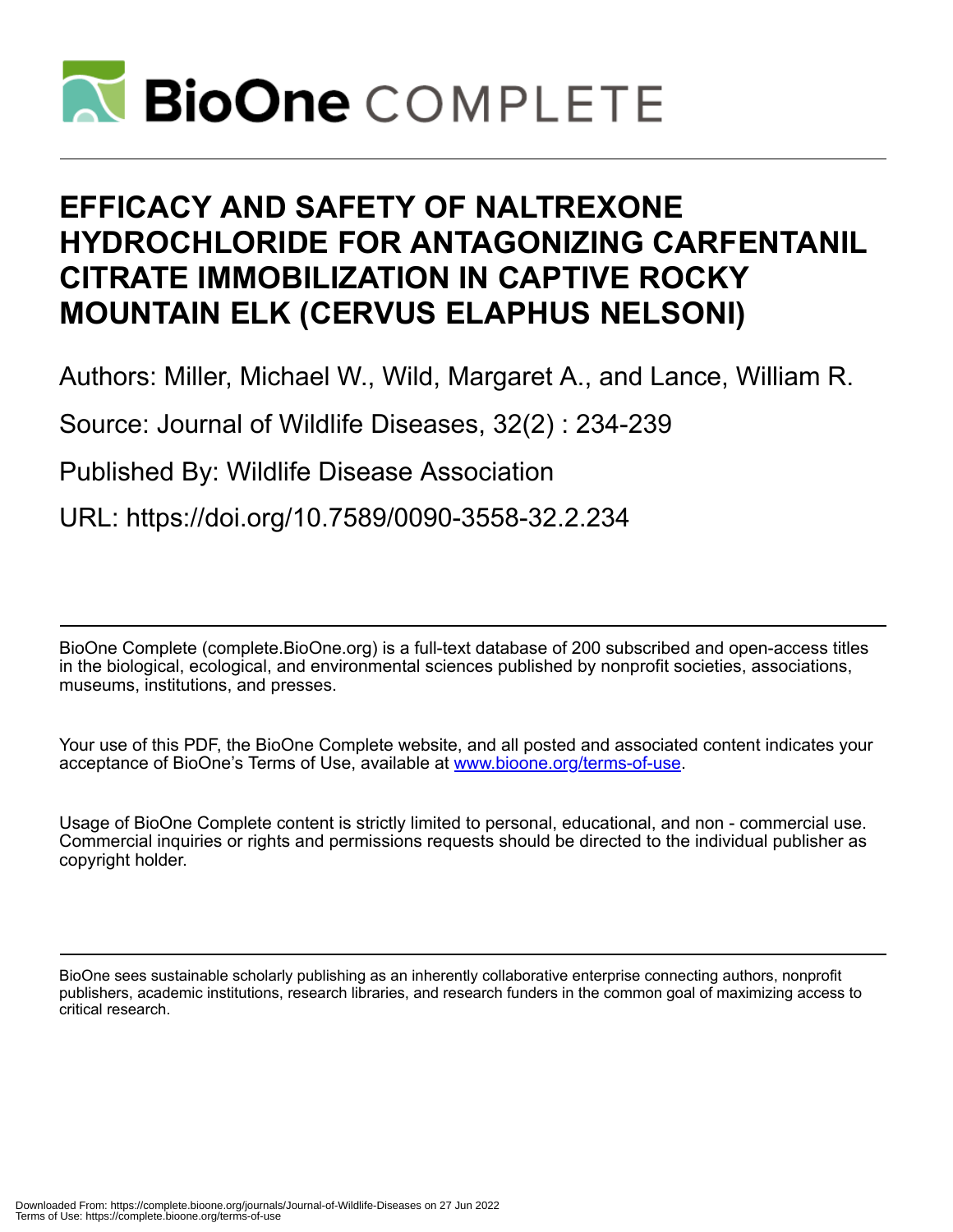## EFFICACY AND SAFETY OF NALTREXONE HYDROCHLORIDE FOR **ANTAGONIZING CARFENTANIL CITRATE IMMOBILIZATION IN CAPTIVE ROCKY MOUNTAIN ELK (CERVUS ELAPHUS NELSONI)**

Michael W. Miller,<sup>1</sup> Margaret A. Wild,<sup>1</sup> and William R. Lance<sup>2</sup>

<sup>1</sup> Colorado Division of Wildlife, Wildlife Research Center, 317 West Prospect Road, Fort Collins, Colorado 80526, USA <sup>2</sup> Wildlife Pharmaceuticals, Incorporated, 1401 Duff Drive, Suite 600,

Fort Collins, Colorado 80525, USA

ABSTRACT: We evaluated efficacy and safety of naltrexone for antagonizing carfentanil immobilization in 12 captive Rocky Mountain elk (Cervus elaphus nelsoni) using a randomized incomplete block experiment. In three replicate trials, elk were hand-injected with 10  $\mu$ g carfentanil citrate/kg body weight intramuscularly. Fifteen min after each elk became recumbent, we administered naltrexone HCl (25% of dose intravenously, 75% subcutaneously) dosed at 0 (control), 25, 50, or 100 mg/mg carfentanil; after an additional 15 min of immobilization, controls received 500 mg naltrexone HCl/mg carfentanil. Elk were immobilized in 34 of 36 attempts; the mean  $(\pm SE)$  induction time was  $3.1 \pm 0.2$  min. Regardless of dose, all elk stood <9 min after receiving naltrexone; controls remained immobilized until they received antagonist. Mean recovery times did not differ with increasing naltrexone dose ( $P = 0.31$ ) or among individuals ( $P = 0.16$ ). None of the elk receiving 100 or 500 mg naltrexone/mg carfentanil renarcotized, but three of eight and seven of nine elk receiving 50 and 25 mg naltrexone/mg carfentanil, respectively, showed signs of mild renarcotization 8 to 24 hr later ( $\tilde{P} = 0.0002$ ). We observed no adverse clinical effects in elk receiving  $\leq 500$  mg naltrexone/mg carfentanil. Based on these data, we recommend 100 mg/ mg carfentanil as a minimum effective dose for rapidly antagonizing immobilization and preventing renarcotization.

Key words: Naltrexone HCl, carfentanil citrate, Rocky Mountain elk, Cervus elaphus nelsoni, chemical immobilization, narcotic antagonist, experimental study.

### **INTRODUCTION**

Powerful synthetic opiates are essential tools for capturing and handling wild ungulates. These drugs provide rapid induction and relatively long-lasting immobilization that can be completely reversed by specific opiate antagonists. Although wild ungulates initially recover within minutes of receiving an antagonist, some wild ungulates immobilized with synthetic opiates revert to a partially or completely narcotized state several hours later (Haigh, 1982; Franzmann and Lance, 1986). Factors believed to predispose or contribute to renarcotization include rapid metabolism of antagonists; deposition of opiates in fat, subcutaneous tissues, or fascial planes during injection; entero-hepatic shunting of opiates or metabolites; extremely high opiate doses; and variable individual or species sensitivities to opiates (Haigh, 1982; Franzmann and Lance, 1986). Renarcotization can potentially compromise survival of affected individuals and represents a shortcoming of opiate immobilization in wild ungulates.

Using long-acting opiate antagonists should prevent or minimize renarcotization in wild animals immobilized with synthetic opiates like carfentanil citrate. Unfortunately, the effective durations of most available antagonists appear too short to completely prevent renarcotization in large ungulates immobilized with carfentanil. Renarcotization has been observed with use of diprenorphine, nalmefene, or naloxone HCl to antagonize carfentanil (Jessup et al., 1985; Allen, 1989; Haigh, 1991).

Naltrexone HCl is a pure opiate antagonist with no agonist activities (Booth, 1988). Naltrexone HCl appears to offer significant advantages over other synthetic opiate antagonists studied to date. Naltrexone and its major active metabolite, 6β-naltrexone, have much longer metabolic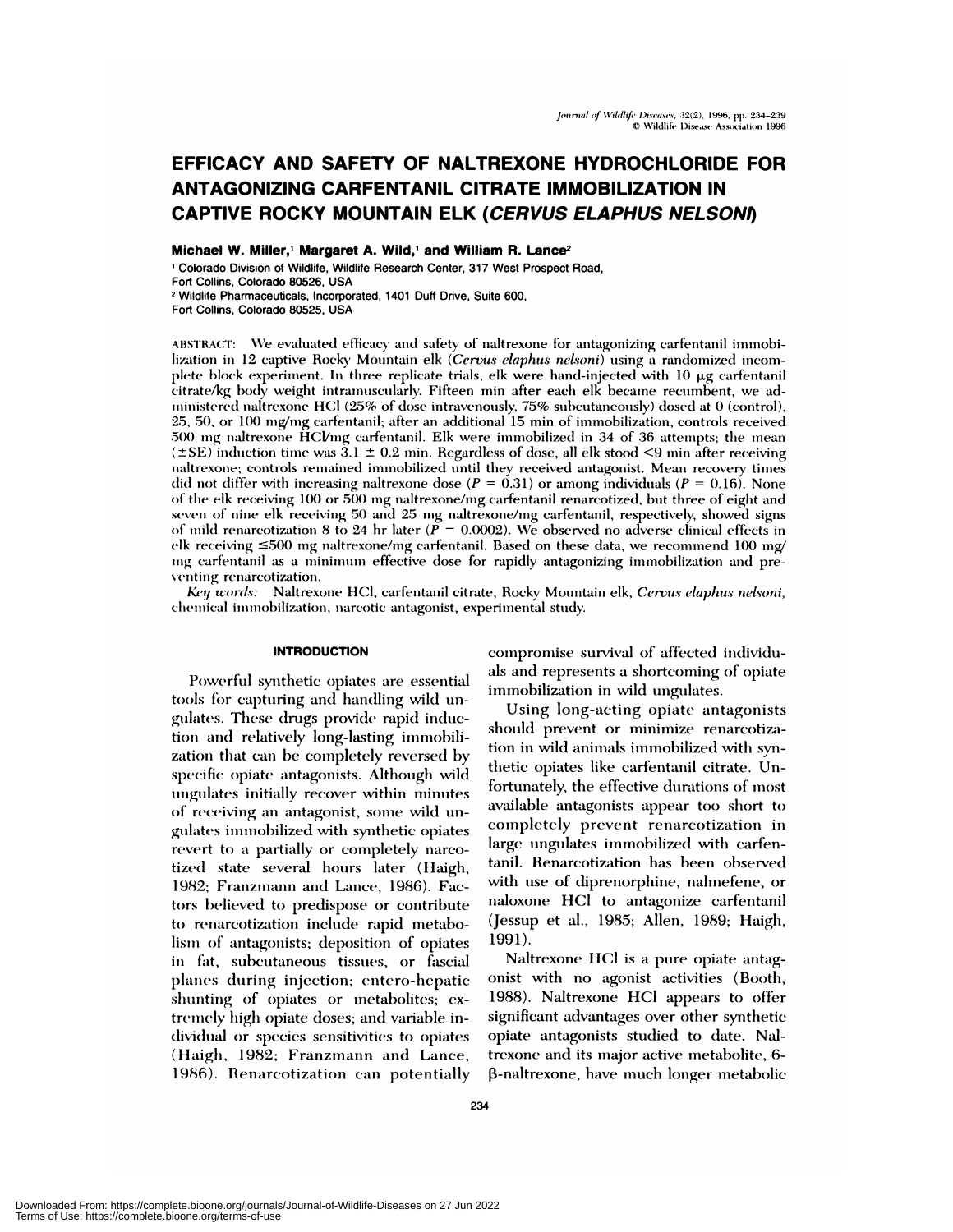half-lives than naloxone in humans (3.9 to 12.9 hr; Verberg, 1976; Crabtree, 1984); in dogs, however, duration is considerably shorter (Pace et al., 1979). Although metabolic half-live studies of naltrexone have not been reported in ungulates, there is evidence that duration of antagonist effects is sufficient to prevent renarcotization in several wild ungulate species (Schmitt and Dalton, 1987; Allen, 1989; Haigh, 1991). In this study, we evaluated efficacy and safety of varying doses of naltrexone HC1 for antagonizing carfentanil citrate immobilization and preventing re narcotization over a 24-hr period in capfive Rocky Mountain elk *(Cervus clap/ins nelsoni).*

#### **MATERIALS AND METHODS**

We used 12 hand- and dam-raised captive Rocky Mountain elk maintained at the Colorado Division of Wildlife's Foothills Wildlife Research Facility (Fort Collins, Colorado, USA;  $40^{\circ}35'N$ ,  $105^{\circ}10'W$ ) in our experiment. Our experimental group included eight females and four castrated males that were  $1.3$ - to 6.3yr old and weighed 178 to 338 kg. Individual elk were identified by uniquely coded eartags. These elk were held with other nonstudy elk in three separate or interconnected pastures (each about 2 ha) before and between trials. Elk re ceived ad libitum quantities of cubed alfalfa hay, long-stem grass hay, water, and mineralized salt blocks along with limited quantities of a peileted supplement (Baker and Hobbs, 1985) throughout the study period.

Our study was designed as a randomized incomplete block experiment. We conducted replicate trials on 21 August, and 4 and 18 September, 1992, between 0600 and 1100. For each trial, we assigned elk to one of four naltrexone dose treatment groups receiving 0 (control),  $25, 50$ , or  $100$  mg naltrexone HCl/mg carfentanil administered. Treatment assign ments were random, except that individuals were only assigned to a dose treatment once.

Each elk was weighed  $(\pm 0.5 \text{ kg})$  on a calibrated scale immediately prior to carfentanil administration during each trial. We then handinjected carfentanil citrate  $(3 \text{ mg/ml};$  Wildni $\mathbb{I}^{\circ}$ , Wildlife Pharmaceuticals, Incorporated, Fort Collins, Colorado), dosed at  $10 \mu g/kg$  body weight, deep into the large muscle mass of the left hindquarter. Immediately after carfentanil administration, elk were released into individual isolation pens (about  $50 \text{ m}^2$ ) for observa-

tion. We monitored pulse and respiration rates and rectal temperatures periodically to assure these parameters remained within acceptable limits. Elk received assigned naltrexone HCI doses (50 mg/ml; Investigational New Animal Drug 6277, Wildlife Pharmaceuticals, Incorporated) 15 min after they became recumbent; after an additional 15 min of immobilization, control elk received 500 mg naltrexone HCl/mg carfentanil. We injected  $25\%$  of the total naltrexone dose intravenously  $(IV)$  and  $75\%$  subcutaneously (SC); we divided antagonist doses in order to provide both immediate and prolonged systemic availability of naltrexone. Observers recorded induction times and responses to naltrexone at 1 min intervals for 16 min after administration; observers were not informed of naltrexone doses administered. All elk were observed from outside isolation pens, and we provided no prodding or other stimulation to encourage recovery.

Antagonist effects were evaluated using a qualitative scoring system  $(1 = no$  effect,  $2 =$ increased respiration and muscular control, 3 = sternally recumbent with head erect,  $4 =$ standing,  $5 =$  normal mobility and attitude). We regarded standing as the most objective measure of recovery, and consequently equated standing with recovery in comparing dose responses. Because we recorded observations at  $1$  min intervals, many reported recovery times slightly  $(50.9 \text{ min})$  overestimated actual recovery.

We subsequently observed all elk at about 1, 8, 12, 24, 48, and  $\overline{7}2$  hr after immobilization for signs of renarcotization or other adverse effects. We defined renarcotization as any combination of abnormalities in the animal's behavior, appearance, approachability, gait, coordination, or level of consciousness attributable to narcotic agonism.

We compared mean recovery to standing times among naltrexone dose treatments by analysis of variance with dose, individual, trial, and dose by trial interactions as main effects using a computerized statistical program (PROC GLM; SAS Institute, Incorporated, 1988). We also compared renarcotization rates associated with varying naltrexone doses, as well as across trials, using Fisher's exact probability tests (Mielke and Berry, 1992).

### **RESULTS**

adult cows were not completely immobi-Elk were immobilized with single intramuscular **(IM)** injections of carfentanil in 34 of 36 attempts; mean  $(\pm SE)$  induction time was  $3.1$  ( $\pm 0.2$ ) min. In trial 1, two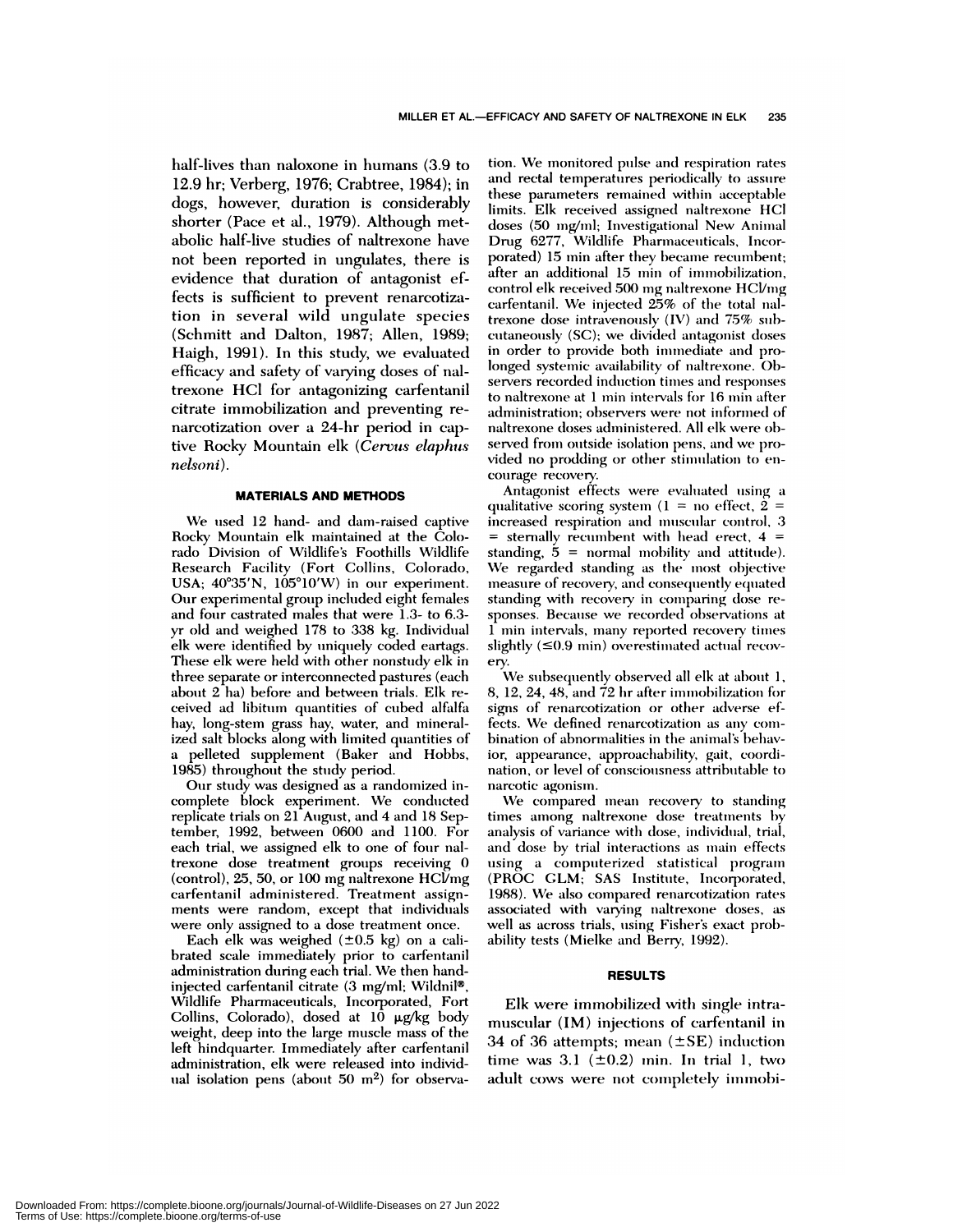

FIGURE 1. Although mean recovery times ( $\bullet$ ) of elk did not differ with increasing naltrexone doses ( $P =$ 0.68), renarcotization rates (A) increased dramatically among elk receiving 50 or 25 mg naltrexone/mg carfentanil ( $P = 0.0002$ ). Vertical bars represent  $\pm 1$  SE of mean recovery times.

lized 30 min after receiving carfentanil, and consequently their data were not included in comparisons. Regardless of dose, all elk stood <9 min after receiving naltrexone, and 27 (79%) of 34 stood  $\leq$ 4 min after receiving naltrexone; in contrast, control elk remained immobilized throughout the 15 min monitoring period prior to naltrexone administration. Mean recovery times did not differ with increasing naltrexone doses ( $P = 0.31$ ) (Fig. 1) or among individuals  $(P = 0.16)$ . Mean recovery times increased ( $P = 0.05$ ) about 1.2 min over the three replicate trials, but we observed no dose by trial interaction ( $P =$  $(0.36).$ 

We observed no evidence of renarcotization in any of the elk receiving 100 or 500 mg naltrexone/mg carfentanil, but three of eight and seven of nine elk receiving 50 and 25 mg naltrexone/mg carfentanil, respectively, had signs of mild renarcotization 8 to 24 hr later ( $P =$ 0.0002) (Fig. 1). Renarcotization rates (25 to 33%) did not differ across trials ( $P >$ 0.99). We observed various combinations

of open-mouth breathing, hypermetria, ataxia, and subtle changes in behavior and responsiveness in the 10 cases where renarcotization was diagnosed. Narcotic effects subsided  $\leq 24$  hr after onset, and none of the cases warranted administration of additional antagonist.

#### **DISCUSSION**

In evaluating and comparing naltrexone doses in elk, we regarded both rapid antagonism and complete protection from renarcotization as essential criteria in determining a minimum effective dose. Based on our data, we suggest that initial reversal of carfentanil immobilization in elk can be accomplished with as little as 13 mg IV naltrexone. Increasing the naltrexone dose failed to reduce initial recovery times ( $P = 0.31$ ); a 20-fold increase in naltrexone dose reduced mean recovery times  $\leq$  1 min (Fig. 1). In a previous study, Haigh (1991) evaluated naltrexone (IM or IV), naloxone, and naloxone and diprenorphine in combination as antagonists of carfentanil and xylazine immobilization in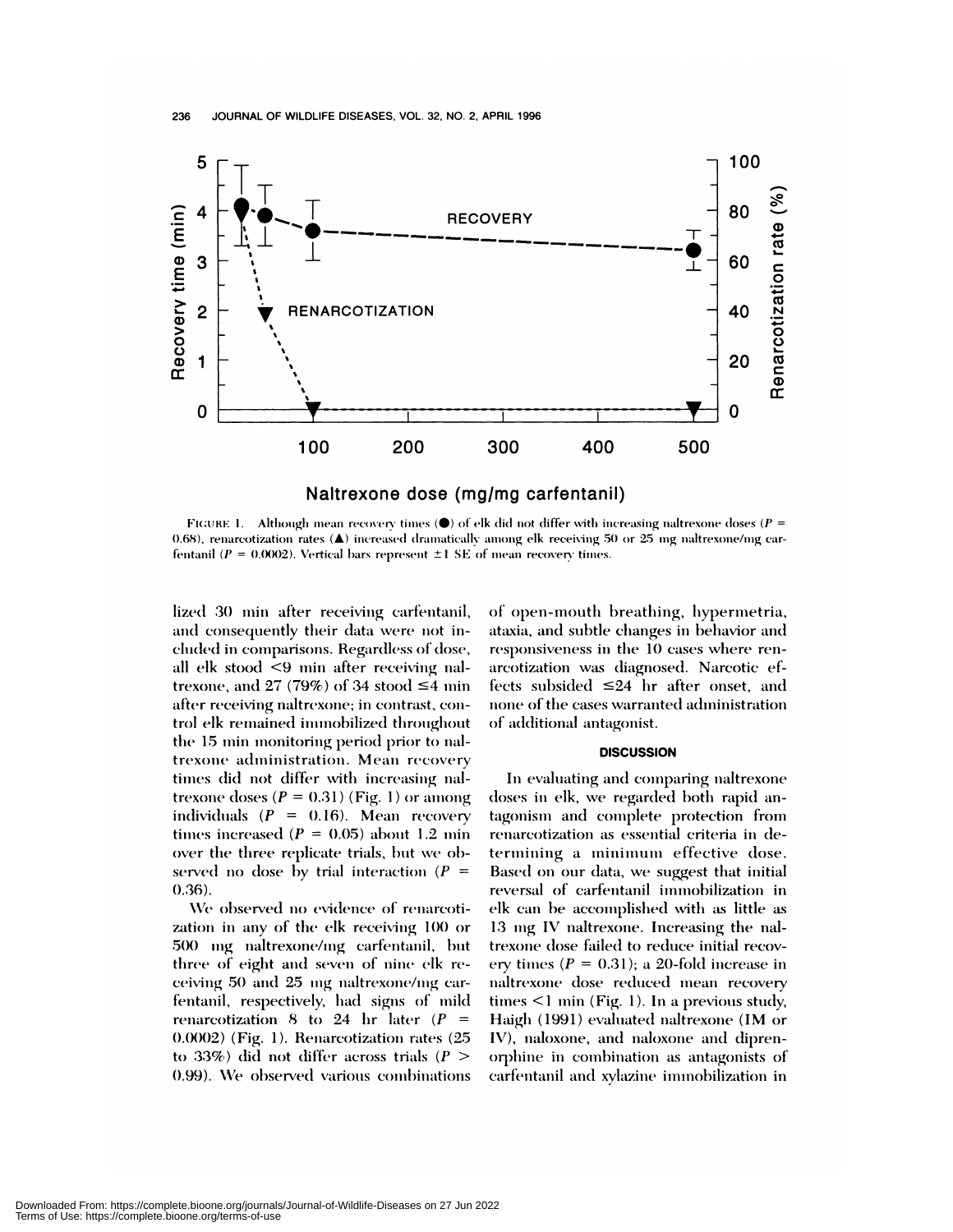captive wapiti *(C. clap/ins).* Mean recovery (to standing) times using IM or IV naltrexone were comparable to mean recov ery times under other antagonist regimes tested. Recovery times in our study were more rapid  $(< 9$  min) and consistent (Fig. 1) than those reported by Haigh  $(1991)$ , despite our using higher carfentanil dosages (10  $\mu$ g/kg vs. about 3.7  $\mu$ g/kg) and a wider range of naltrexone doses; use of xylazine in Haigh's (1991) study may have contributed to these differences.

The apparent increase in mean recovery times across our three trials could have been caused by cumulative carryover effects of repeated carfentanil or naltrexone administration. Alternatively, opiate antagonist-endocrine system interactions (Booth, 1988) could have somehow affected responses to naltrexone: these trials were conducted in the weeks preceding the peak of estrus in our captive elk herd, and the trend of increasing recovery times was most evident in the eight females, where mean  $(\pm SE)$  recovery times ranged from 2.8 ( $\pm$ 0.5) min in trial 1 to 4.5 ( $\pm$ 0.4) min in trial 3 as compared to a range of 3.3 ( $\pm$ 0.3) min in trial 1 to 4.0 ( $\pm$ 1.1) min in trial 2 for castrated males. A third possibility is that the observed trend could simply represent a random event. Potential mechanisms underlying this trend may deserve further investigation. Regardless of underlying cause, however, this increase in mean recovery time did not diminish the overall effectiveness of naltrexone in antagonizing carfentanil immobilization. Recovery times were not influenced by naltrexone dose, individual variation among animals, or interactions of dose and trial.

Although recovery times were consistent across the dose range tested, lowering naltrexone doses below 100 mg/mg carfentani! dramatically elevated renarcotization rates (Fig. 1). Observed effects of renar cotization were behavioral or occasionally locomotor, and closely resembled previous observations of renarcotization in elk after antagonizing carfentanil immobilization with naloxone HCl (Haigh, 1991; M. W.

Miller, unpubl.). We judged these effects to be relatively mild within our experimental context, but such effects could potentially lead to harm for elk in the wild. Consequently, we recommend using 100 mg naltrexone/mg carfentanil as a minimum effective dose needed to provide both rapid antagonism of carfentanil immobilization and protection from renarcotization in elk. Because initial recovery from carfentanil immobilization can be accomplished with only small amounts of naltrexone IV, we further recommend dividing the antagonist dose between IV and SC routes to prolong systemic availability of naltrexone in order to aid in preventing renarcotization.

The only case of renarcotization in 130 immobilizations reported by Haigh (1991) occurred in a naloxone-treated cow. Naltrexone doses in that study varied widely  $(92$  to 333 mg/mg carfentanil), but all exceeded doses  $(25 \text{ to } 50 \text{ mg } \text{naltrexone/mg})$ carfentanil) associated with renarcotization in our study. Moreover, the signs of arcotization we observed were quite subtle and transient in most affected elk, and could easily have been overlooked without careful observation of affected individuals. Because investigators may vary in how they assess the severity of renarcotization, standardized methods for quantifying these observations probably should be developed. We suggest quantifying the severity of renarcotization (scored  $1$  to  $4$ ) by awarding cumulative points for abnormalities in the animal's behavior, gait, coordination, or level of consciousness attributable to narcotic agonism to allow more rigorous measurement of renarcotization within and among future studies.

Our experiment was conducted under optimal conditions, and our dations should be considered in that context. Elk were weighed just prior to immobilization, thereby allowing accurate calculation of both carfentanil and naltrexone doses, and deep intramuscular delivery of carfentanil was assured by hand-injection. Under field conditions using aerial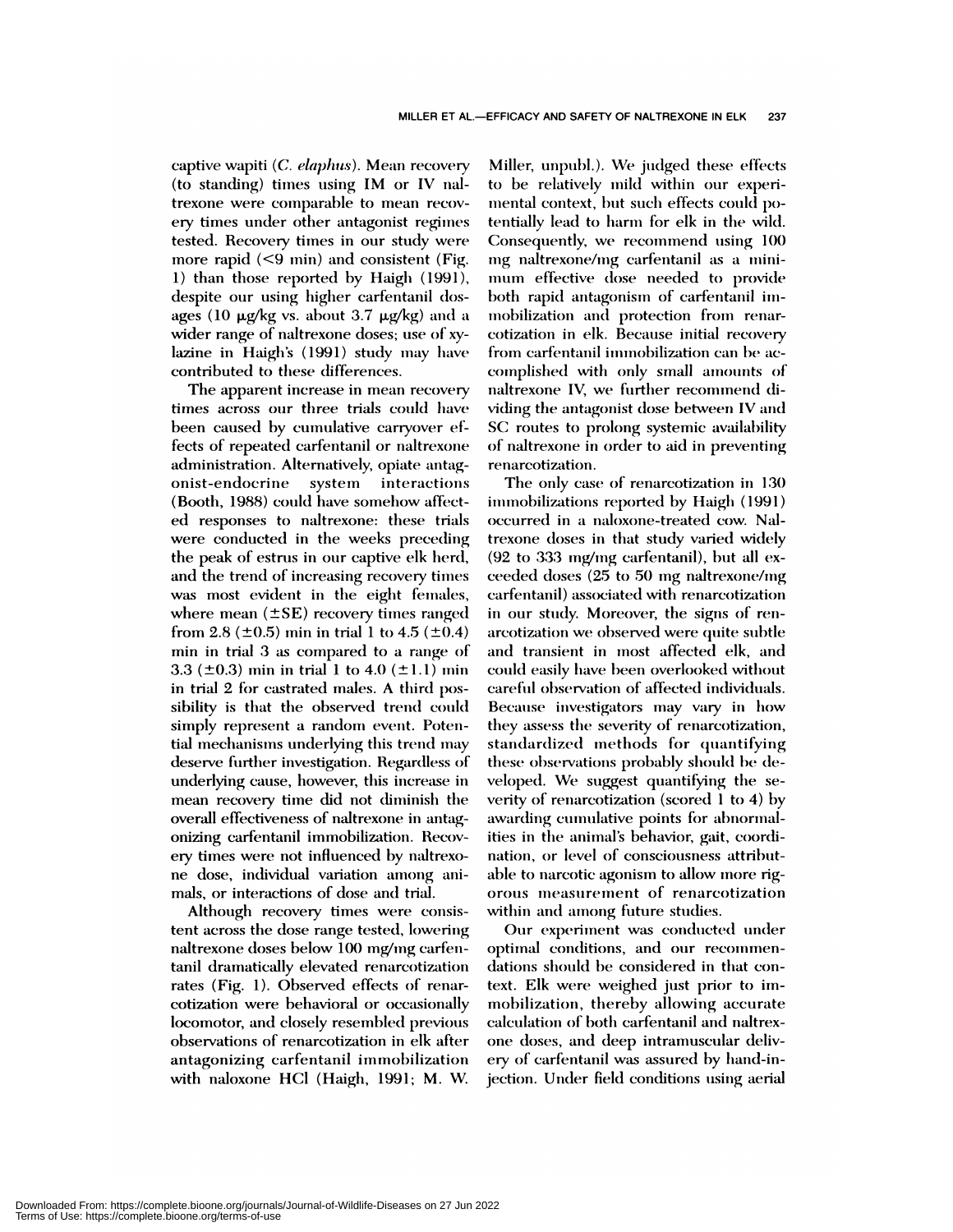dart deliveries, carfentanil absorption and metabolism may be slowed by depositing drug in SC, fat, or connective tissues, or in damaged muscle tissue or hematomas associated with dart impact (Mueleman et al., 1984, Haigh, 1991). Delivering carfentanil remotely increases induction time, presumably by impairing drug absorption (Mueleman et al., 1984; Haigh, 1991); if metabolism and clearance of carfentanil were similarly impaired, renarcotization could occur.

This study was not designed to test protection against renarcotization in cases where carfentanil was absorbed slowly over a period of several hours from SC or fat deposits. However, based on responses of two elk only partially immobilized during our first trial, we believe we may have inadvertently deposited carfentanil SC or in fat in those two animals. Both cows were affected but still standing about 35 min after receiving carfentanil, so we gave each of them 100 mg naltrexone/mg carfentanil SC. Because one of these elk had mild signs of renarcotization about 24 hr later, higher naltrexone doses may be needed to prevent renarcotization in cases where poor carfentanil absorption is suspected. Similarly, more naltrexone may be needed to prevent renarcotization when carfentanil dosages  $>10 \mu$ g/kg body weight are used. In situations where higher antagonist doses might be deemed necessary, we observed no adverse effects of naltrexone doses  $\leq 500$  mg/mg carfentanil.

Our findings support earlier findings (Schmitt and Dalton, 1987; Allen, 1989; Haigh, 1991) that naltrexone HCl is safe and effectively antagonizes carfentanil immobilization in a variety of wild ungulate species. Naltrexone offers tangible advantages over opiate antagonists like diprenorphine, nallene, naloxone, and nalmefene, all of which have either significant agonist activity or a short metabolic halflife. Dosed at 100 mg/mg carfentanil, we believe that naltrexone HCl will provide safe and effective antagonism of carfentanil immobilization in elk under captive or free-ranging conditions.

#### **ACKNOWLEDGEMENTS**

Our work was supported by Federal Aid To Wildlife Restoration Project W-153-R-6 and Wildlife Pharmaceuticals, Incorporated. We thank D. L. Baker, T. B. Cairns, B. J. Kraabel, **M.** J. Manning, and C. **L.** Vardeman for serving as blinded observers or otherwise assisting during these trials; B. Zimmerman for assisting with literature and study reviews; and D. M. Bowden for consultation on statistical analyses. R. J. Kufeld, two anonymous reviewers, and an assistant editor provided helpful comments on an earlier draft of this manuscript.

#### **LITERATURE CITED**

- ALLEN, J. L. 1989. Renarcotization following carfentanil immobilization of non-domestic ungulates. Journal of Zoo and Wildlife Medicine 20: 423- 426.
- BAKER, D. L., ANI) N. T. hoBBS. 1985. Emergency feeding of mule deer during winter: Tests of a supplemental ration. The Journal of Wildlife Management 49: 934-942.
- BOOTH, N. H. 1988. Neuroleptanalgesics. *In* Veterinary pharmacology and therapeutics, 6th ed., N. H. Booth and L. E. McDonald (eds.). Iowa State University Press, Ames, Iowa, pp. 321-323.
- CRABTREE, B. 1984. Review of naitrexone, a long acting opiate antagonist. Clinical Pharmacology 3: 273-280.
- FRANZMANN, A. W., AND W. R. LANCE. 1986. Chemical immobilization of wildlife: Recent advances. *In* Translocation of wild animals, A. W. Franzmann and W. R. Lance (eds.). Wisconsin Humane Society, Madison, Wisconsin, pp. **1-16.**
- HAIGH, J. C. 1982. Mammalian immobilizing drugs: Their pharmacology and effects. *in* Chemical im mobilization of North American wildlife, L. Nielsen, J. C. Haigh, and M. E. Fowler (eds.). Wisconsin Humane Society, Milwaukee, Wisconsin, pp. 46-63.
- 1991. Immobilization of wapiti with carfentanil and xyiazine and opioid antagonism with di prenorphine, naloxone, and naltrexone. Journal of Zoo and Wildlife Medicine 22: 318-323.
- **JE5SUP,** D. A., W. E. CLARK, K. R. **JONES,** R. K. CLARK, AND W. R. LANCE. 1985. Immobilization of free-ranging desert bighorn sheep, tule elk, and wild horses using carfentanil and xylazine; reversal with naloxone, diprenorphine, and yohimbine. Journal of the American Veterinary Medical Association 187: 1253-1254.
- MIELKE, P. W, **AND** K. J. BERRY. Fisher's exact probability test for cross-classification tables. Educational and Psychological Measurement 52: 97- 101.
- MUELEMAN, T., J. D. PORT, T. H. STANLEY, K. F. WILLIARD, AND J. KIMBALL.. 1984. Immobiliza-